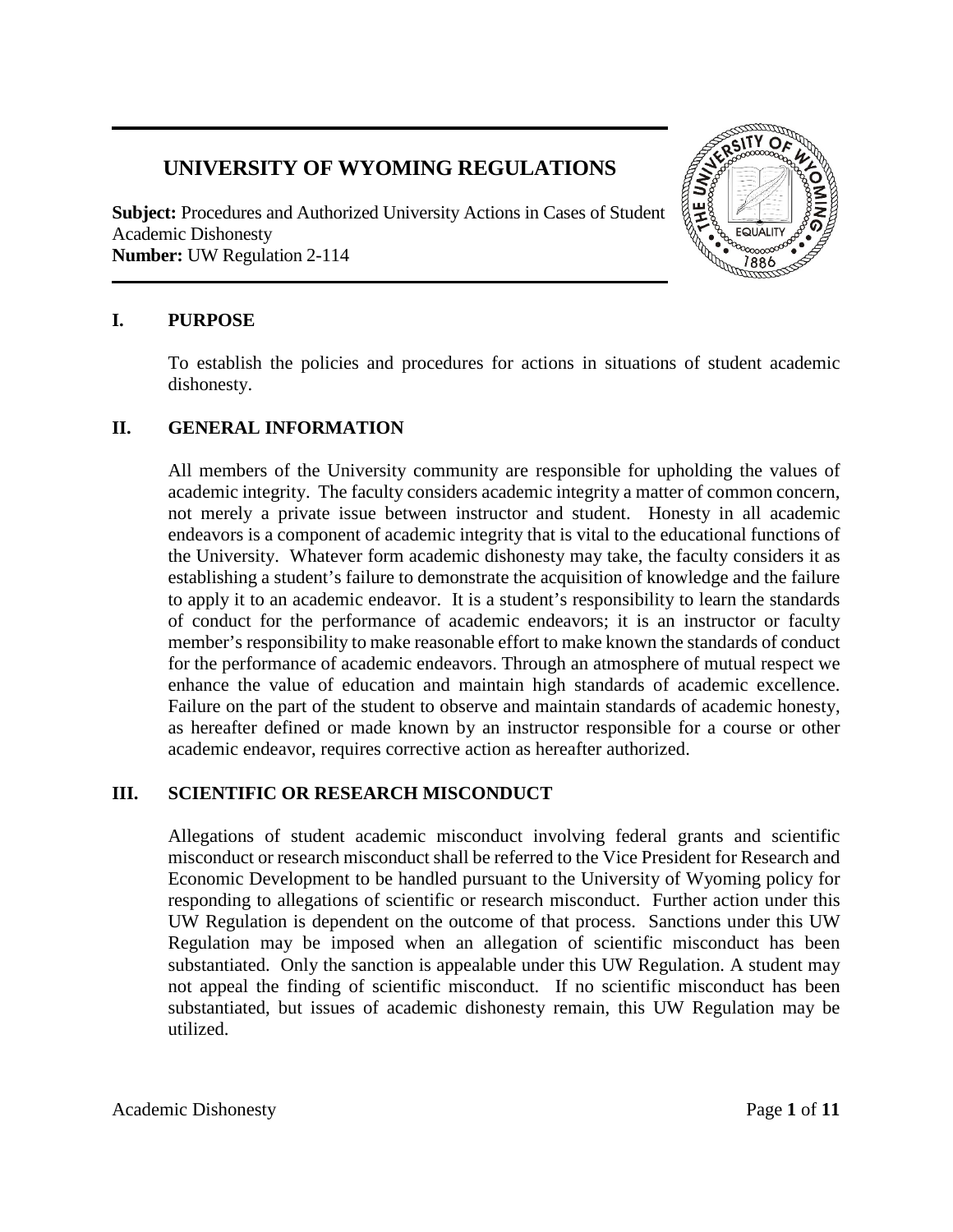#### **IV. DEFINITIONS**

- **A. Academic Dishonesty.** An action attempted or performed that misrepresents one's involvement in an academic endeavor in any way, or assists another student in misrepresenting his or her involvement in an academic endeavor. Examples of academic dishonesty include, but are not limited to:
	- **1. Plagiarism:** presenting the work (i.e., ideas, data, creations) of another, wholly or in part, as one's own work without customary and proper acknowledgement of sources and extent of use, unless authorized by the instructor.
	- **2. Cheating:** using information, study aids, notes, materials, devices, or collaboration not explicitly approved by the instructor. For example: doing a class assignment for someone else or allowing someone to copy one's assignment; copying from, or assisting, another student during an examination; or stealing, or otherwise improperly obtaining, copies of an examination before or after its administration.
	- **3. Fraud:** altering or inventing data, research, or citations for an academic endeavor; fabricating, forging or otherwise misrepresenting to an instructor or an institution one's past or current academic or professional activities; impersonating someone or allowing oneself to be impersonated for an examination or other academic endeavor; using a ghost writer, commercial or otherwise, for any type of assignment.
	- **4. Violation of Standards:** violations against ethical and professional standards required by individual University programs, academic courses, and clinical programs that may result in qualification for entry into a profession that maintains standards of conduct.
	- **5. Multiple Submissions:** submitting, wholly or in part, the same academic endeavor to earn credit in two or more courses without explicit approval by all concerned instructors.
	- **6. Interference or Obstruction:** interfering with academic efforts of other students to gain unfair advantage for personal academic advancement. Interference may include but is not limited to, sabotage, harassment, tampering, bribery, or intimidation of another student.
	- **7. Complicity:** assisting another person in any act of academic dishonesty as defined above.
- **B. Academic Endeavor.** Any student activity undertaken to earn University credit or meet some other University program requirement. Examples of academic endeavors include, but are not limited to: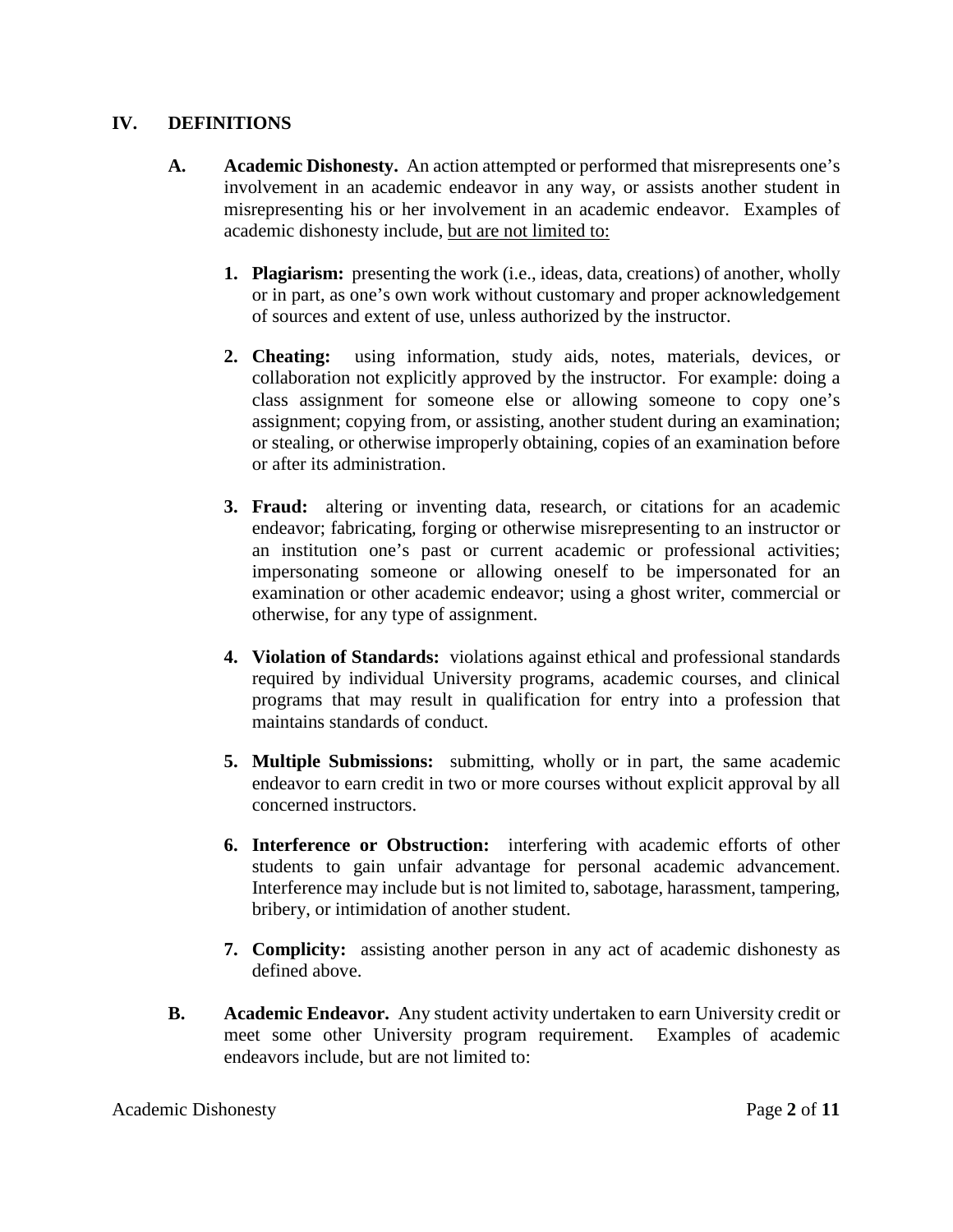- **1.** Course assignments (written and/or oral, projects, research, exhibitions of work)
- **2.** Exams (written and/or oral, quizzes)
- **3.** Clinical assignments (internships, rotations, practical)
- **4.** Presentations (on and off campus)
- **5.** Publications
- **6.** Independent study coursework
- **7.** Plan B papers or projects, theses, dissertations
- **8.** Student media associated with academic credit
- **C. Appeal.** A written request by a student for review of the findings by the hearing officer.
- **D. Charge of Academic Dishonesty.** Action taken when an instructor has reasonable grounds to believe that a student has committed any act pursuant to IV.A.
- **E. College of Interdisciplinary Program.** The college or interdisciplinary program awarding credit or benefit for the academic endeavor.
- **F. Finding of Academic Dishonesty.** A written description of the specific acts and evidence of academic dishonesty, along with supporting materials and any sanction imposed by the appropriate hearing or appeals body.
- **G. Hearing.** A hearing is at a minimum an administrative review by the Dean of College or designee, or Administrator of an Interdisciplinary Program of a charge of academic dishonesty and a written response from the student. Nothing in this definition shall preclude individual colleges from establishing additional procedures related to academic dishonesty. If additional procedures are in place, they shall be utilized in place of the minimum hearing.
	- **1. College Hearing:** Established by the individual college
	- **2. Interdisciplinary Program Hearing**: Established by the program director
- **H. Instructor**. The instructor is the person responsible for the evaluation of the academic endeavor. Examples include but are not limited to: professors, instructors, librarians, archivists, academic professionals, externship or clinical supervisors, graduate assistants or course directors.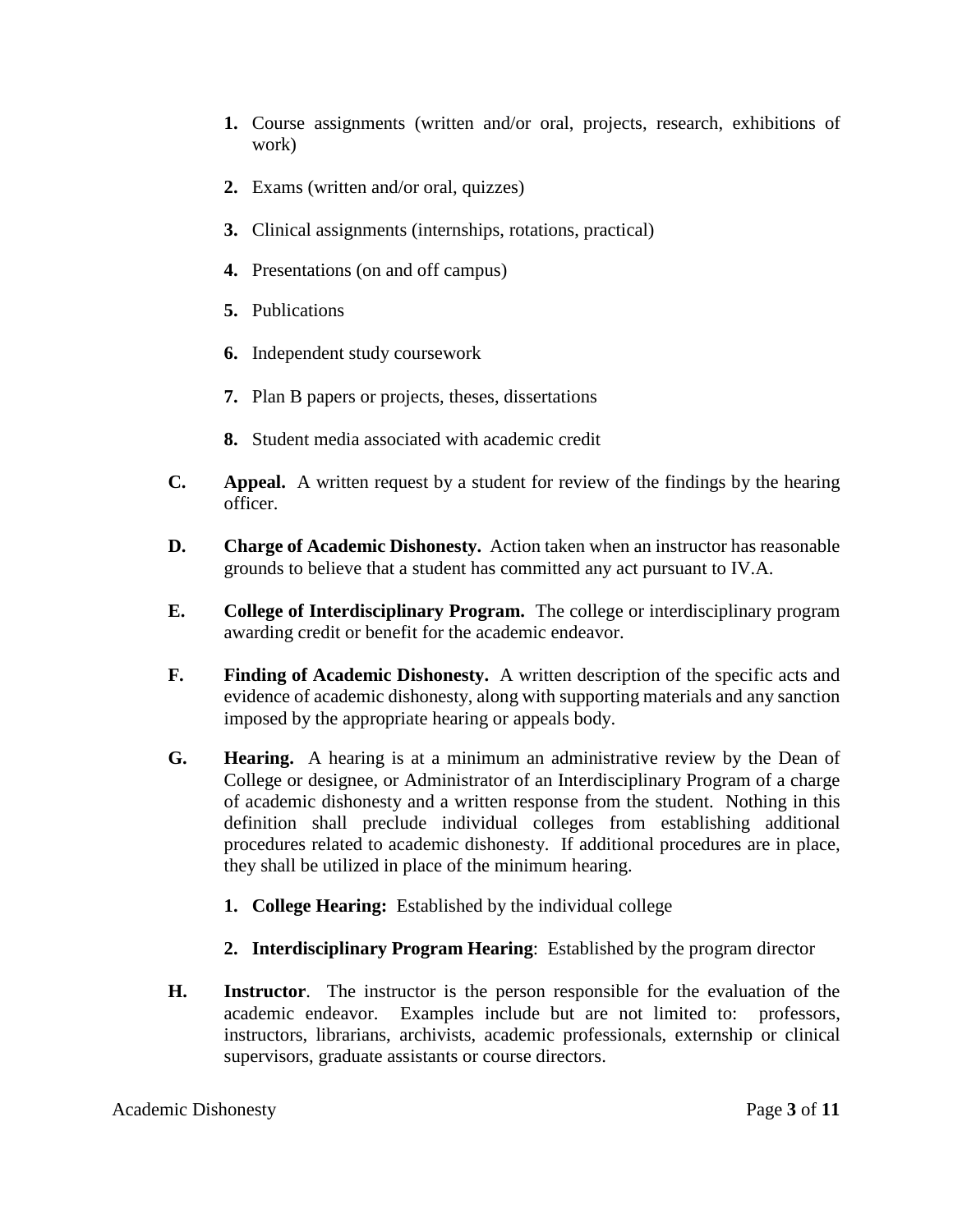- **I. Notification.** Notification shall be in writing and is satisfied when delivered to the student in person with signed acknowledgment by the student or by certified United States mail to the student's local address on file with the University. If no local address is on file, notification will be sent to the student's permanent address.
- **J. Offense.** An offense occurs when a student, in consultation with the instructor and Department Head or designee, submits a written admission of academic dishonesty and/or the student is found to have committed academic dishonesty pursuant to V.D.
- **K. Sanction.** Any authorized actions outlined in Section VI, or combinations thereof, imposed as a consequence of a determination under UW Regulation 2-114 that academic dishonesty has occurred.
- **L. Central Repository.** Maintenance of disciplinary records will be in the Central Repository. Disciplinary records will be maintained in the Office of the Dean of Students for seven years and then destroyed unless the Dean of Students determines there is good reason to retain the records beyond that date. Access is limited to the Dean of Students and the academic deans and/or designees and any other employees of the University who have a need to know as determined by the Vice President of Academic Affairs.

## **V. ADMINISTRATIVE PROCEDURES**

## **A. Suspicion of Academic Dishonesty**

Whenever an instructor has reason to suspect that an act of academic dishonesty has been committed in a course, clinical or academic program for which the instructor is responsible for supervision or assignment of an academic evaluation, the instructor shall investigate the matter and discuss the matter with the student and, at the instructor's discretion, come to one of the following resolutions:

- **1.** If in the judgment of the instructor, the charge of academic dishonesty is not justified and/or there is insufficient evidence of academic dishonesty, then no further action is warranted.
- **2.** If, in the judgment of the instructor, sufficient evidence of academic dishonesty exists, then the instructor pursues the charge of academic dishonesty.

## **B. Establishing an Academic Charge**

Pursuant to the charge of academic dishonesty the instructor shall consult with the Department Head or designee and with the concurrence of the Department Head or designee shall prepare a charge of academic dishonesty and recommended sanction for submission to the Dean of College or designee.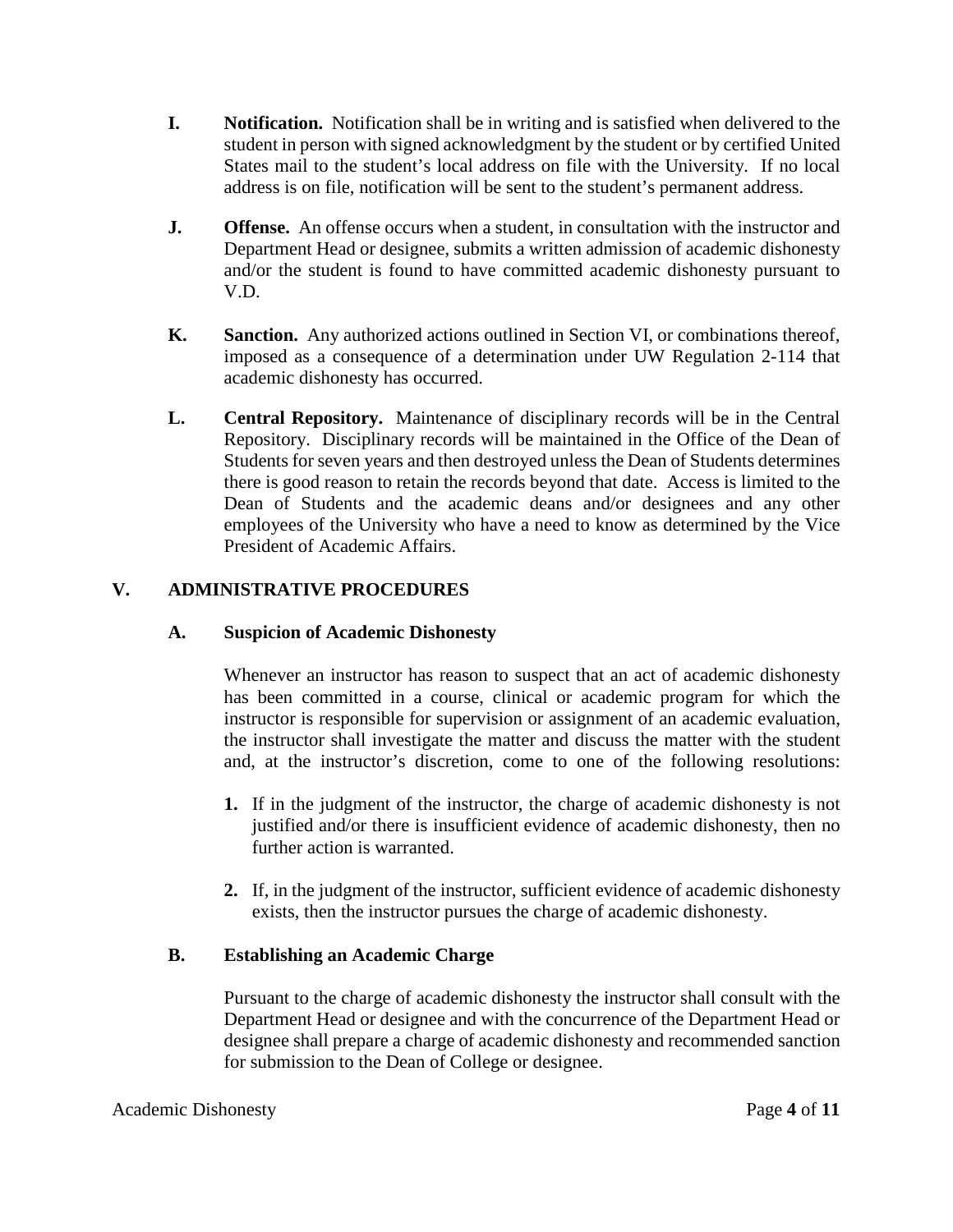## **C. Initial Process**

Upon receipt of the charge of academic dishonesty and recommended sanction, the Dean of College or designee shall:

- **1.** Check the Central Repository to determine if the charge is the student's first or second or subsequent offense.
- **2.** Notify student in writing with a brief summary of the charge of academic dishonesty and recommended sanction and provide the student with a copy of UW Regulation 6-802.
	- **a.** First Offense. If the Dean of College determines that the charge of academic dishonesty is the student's first offense, the Dean of College or designee shall notify the student of the charge of academic dishonesty and recommended sanction.
		- **1)** The student may, within five (5) calendar days of notification, request a meeting with the instructor and/or Dean of College or designee to discuss the charge of academic dishonesty and recommended sanctions. At this meeting, the student may:
			- **a)** Accept the charge of academic dishonesty and recommended sanctions approved by the dean or designee as filed. The student will do this by signing a waiver recognizing the student's behavior as academic misconduct and waiving the student's right to a hearing, which is then forwarded to the Central Repository by the Dean of College or designee.
			- **b)** Disagree with the charge of academic dishonesty and recommended sanction and submit a request for a college hearing to the Dean of College or designee within fifteen (15) calendar days.
		- **2)** If the student does not request a meeting as described in part (A), the Dean shall implement the procedures necessary for a hearing as described in section D below.
	- **b.** Second and subsequent charges. If the Dean of College determines that the present charge of academic dishonesty is preceded by a finding of academic dishonesty from a previous incident, then the Dean of College or designee shall notify the student of the charge of academic dishonesty and of the mandatory sanctions associated with a second finding.
		- **1)** The student may request a meeting with the instructor and Dean of College or designee to discuss the charge of academic dishonesty and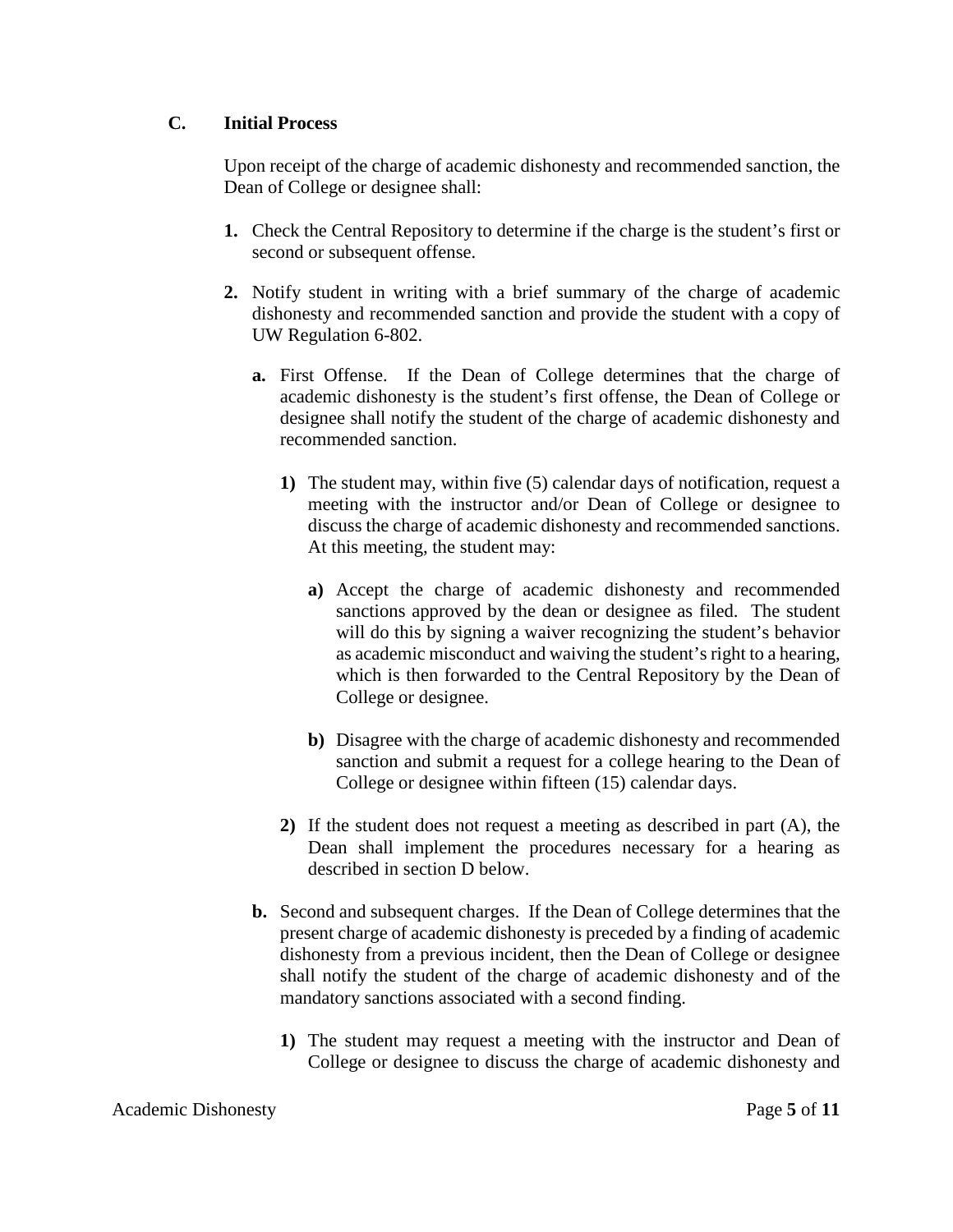recommended sanctions within five calendar days of notification. At this meeting, the student may:

- **a)** Accept the charge of academic dishonesty, mandatory sanction and additional recommended sanction approved by the dean or designee. The student will do this by signing a waiver recognizing the student's behavior as academic misconduct and waiving the student's right to a hearing, which is then forwarded to the Central Repository by the Department Head or designee.
- **b)** Disagree with the charge of academic dishonesty and recommended sanction, and submit a request for a college hearing to the Dean of College or designee within fifteen (15) calendar days.
- **2)** If the student does not request a meeting as described in part (A), the Dean shall implement the procedures necessary for a hearing as described in section D below.

## **D. Hearing**

- **1. Hearing Officer.** In cases where a hearing is required or requested by the student, the Dean of College will designate an impartial hearing officer, who will hold a hearing to determine whether academic dishonesty has occurred.
- **2. Notification to Student.** The student shall be notified in writing of the following**:**
	- **a.** A description of the specific acts of alleged academic dishonesty, the date and place of occurrence**,** and the names of witnesses;
	- **b.** The recommended sanction:
	- **c.** The time**,** date**,** and location of the hearing; and
	- **d.** The identity of the designated hearing officer.
- **3. Prehearing Procedures.** The Wyoming Rules of Administrative Procedure shall not apply to this proceeding and discovery shall be limited to the following:
	- **a.** Prior to the hearing the parties will exchange a list of witnesses for the hearing, a brief summary of the information each witness is expected to provide, and any documents to be presented at the hearing.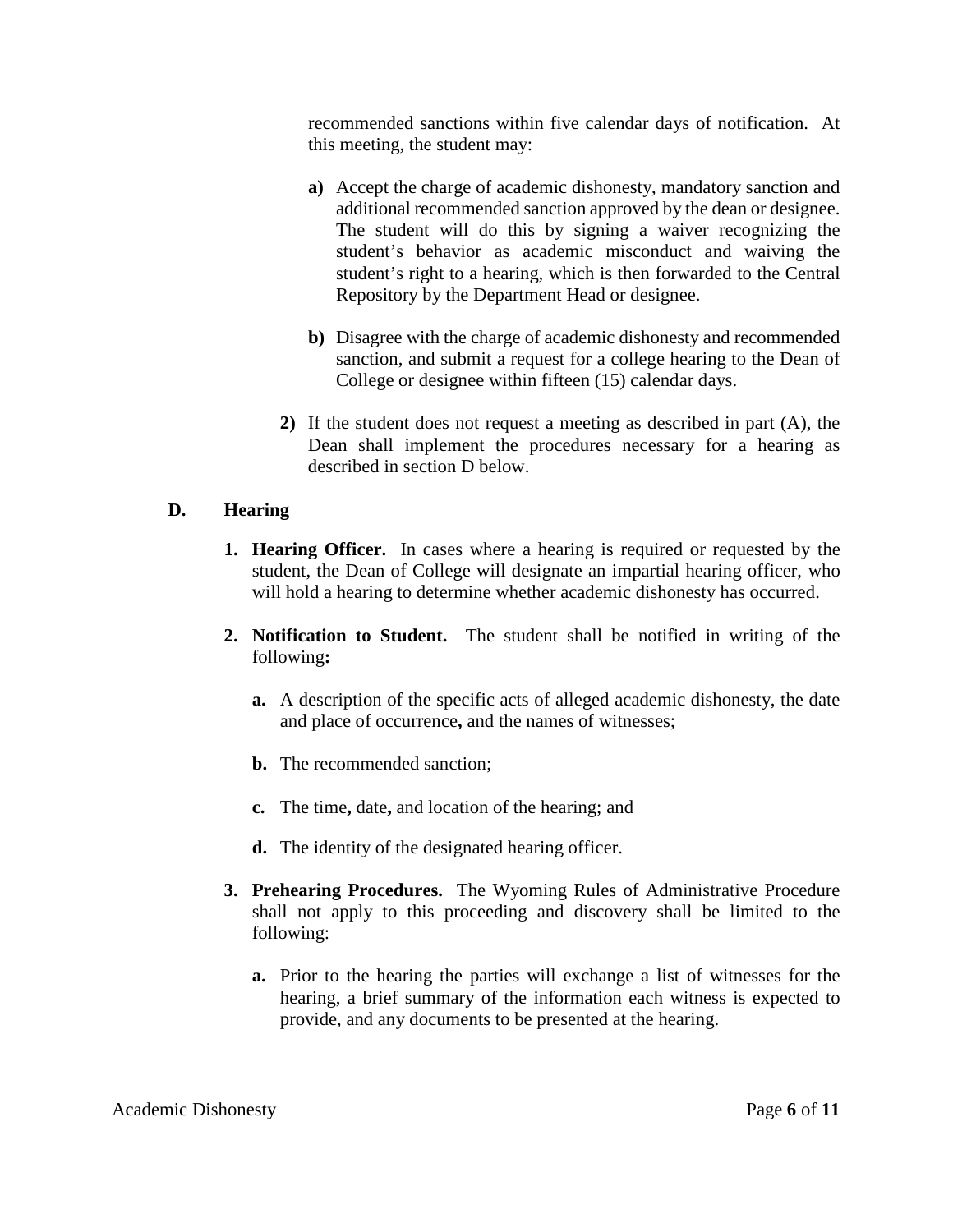- **b.** Witnesses shall testify in person or by telephone at the hearing, however, if a witness is unavailable for testimony, the hearing officer may authorize taking testimony in advance.
- **c.** The parties may jointly communicate with the hearing officer by telephone on any prehearing matters.
- **d.** The student may petition the hearing officer to excuse him/herself by presenting evidence of bias. The hearing officer shall decide whether to excuse him/herself. In that case, the dean will choose another hearing officer.
- **e.** If the student would like to be accompanied at the hearing by a mentor, advisor, counselor, or attorney at law of the student's choice, the student must notify the hearing officer at least twenty-four (24) hours prior to the hearing. The role of the mentor, counselor, advisor, or attorney at law shall only be to consult with the student, not to represent the student.

#### **4. Hearing Procedures**

- **a.** The hearing shall be open to the student, a mentor, advisor, counselor, or attorney at law and the instructor who made the charge. The hearing may also be open to others at the discretion of the hearing officer.
- **b.** The instructor or department designee shall put forth the evidence supporting the charge of academic dishonesty. The student and instructor/departmental designee may ask questions of any witness. The student may present any relevant information in opposition to the charge of academic dishonesty.
- **c.** The standard of proof shall be "substantial evidence" which is such evidence that a reasonable mind might accept as adequate to support a conclusion.
- **d.** One of the following findings shall result from the decision from the Hearing:
	- **1)** Finding of no academic dishonesty and dismissal of the charge.
	- **2)** Finding of academic dishonesty and concurrence with the recommended sanction.
	- **3)** Finding of academic dishonesty and modification of the recommended sanction.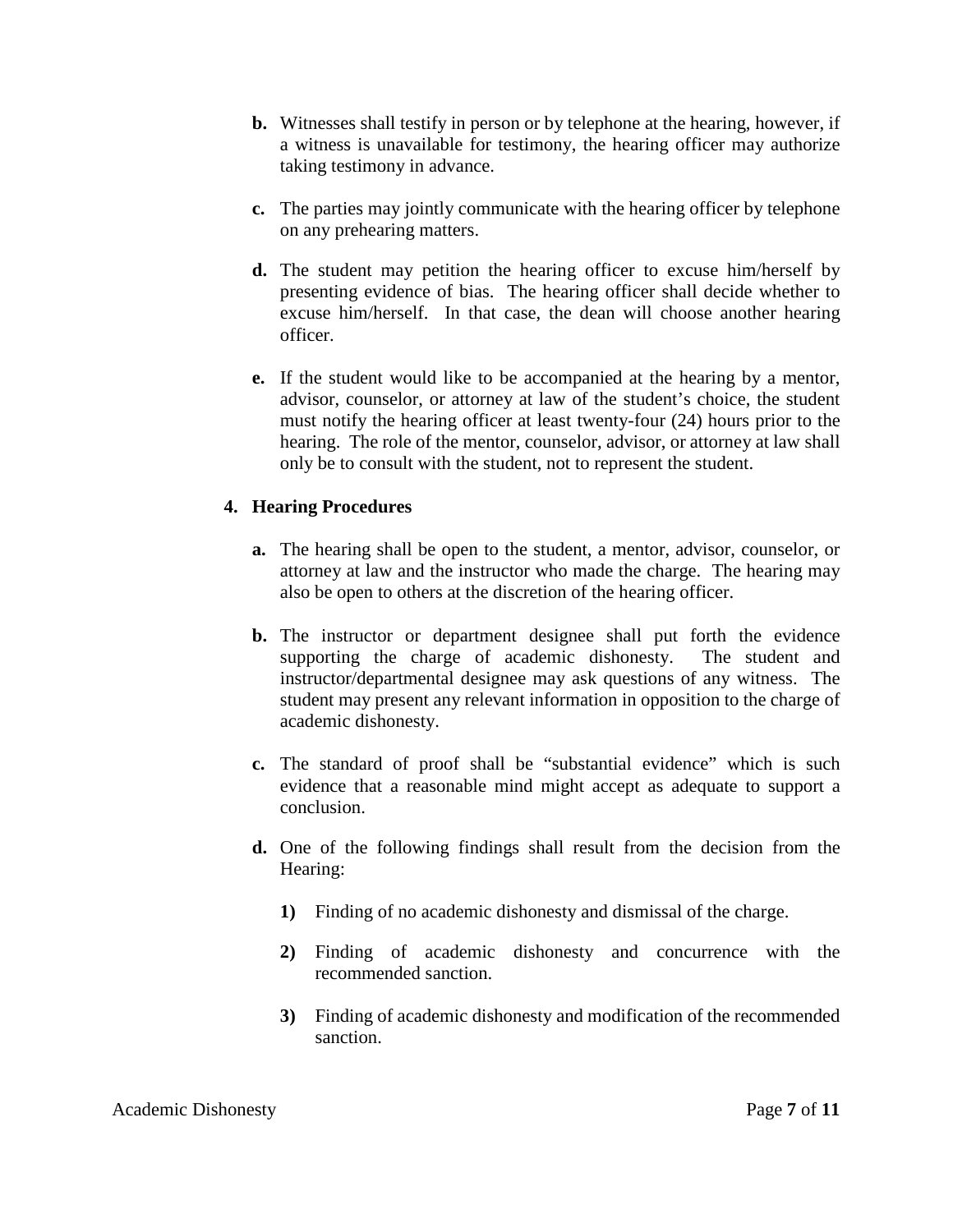**e.** The hearing will result in a report being prepared, by the hearing officer**,**  which includes a summary of the evidence presented against and for the student, the findings made**,** and any recommended sanctions from the hearing officer and instructor.

## **E. Notification of Findings**

The Dean of College will notify the student and the instructor of the findings from the hearing.

- **1.** If the charge was not upheld by the hearing, the Dean of College or designee will dismiss the charge of academic dishonesty and shall have the record expunged and notify the student in writing.
- **2.** If the finding was upheld, the student has thirty (30) calendar days from the date of the notification to file an appeal pursuant to Section F. below.
	- **a.** If the student does not file an appeal, the Dean of College or designee shall forward the report, findings and recommended sanctions to the Vice President for Academic Affairs and to the Dean of Students. The student may submit to the Vice President for Academic Affairs a request, with rationale, for sanctions different from those recommended by the hearing officer**.** If the appeal for a different sanction is based on a finding of scientific misconduct, the appeal shall be to a Vice President, designated by the President, other than the Vice President for Academic Affairs. The Vice President for Academic Affairs shall decide upon sanctions no harsher than those recommended by the hearing officer. Sanctions involving suspension or dismissal must be justified by a written rationale, based on specific findings of the hearing, the nature of the offense, and the student's record, and are subject to approval of or modification by the President of the University.
	- **b.** If the student files an appeal (Section F.), the Dean of College or designee shall forward the report of all proceedings to the Vice President for Academic Affairs.
	- **c.** If the instructor has opted for the sanction of the assignment of "F" or "U" grade for the course, an "I" grade will be submitted until the completion of the appeals process, when the Vice President for Academic Affairs shall either exercise the sanction of "F" or "U" or remove the "I" grade as per the report from the final appeal.
		- **1)** If the alleged act of academic dishonesty occurs during finals week or within a time frame in which the opportunity for a fair hearing would be difficult, the instructor may submit a grade of "I" until the appeals process can be effectuated.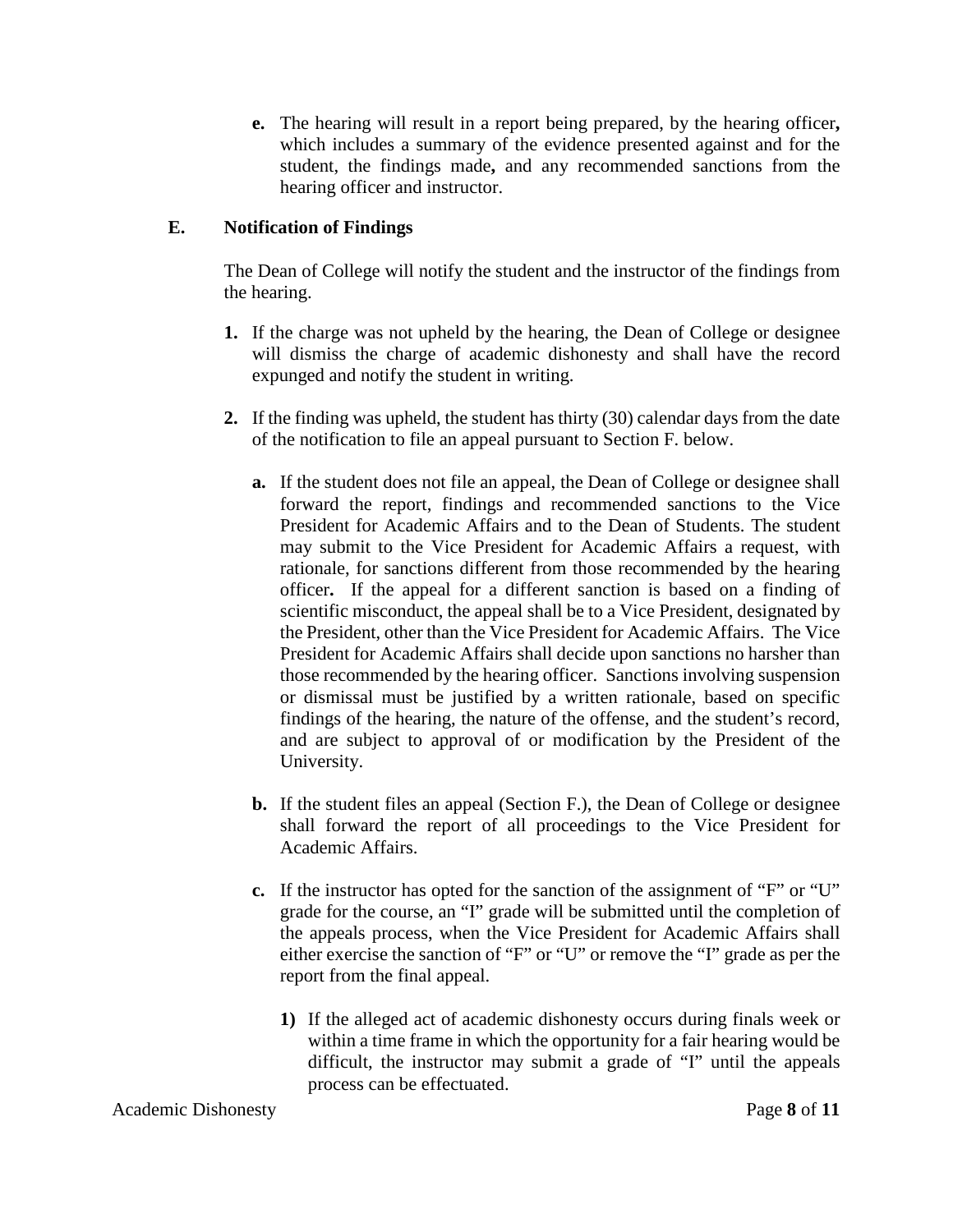**2)** If a student charged with academic dishonesty withdraws from the course in question, and the charge is eventually upheld, the "W" grade reverts to the grade of "F."

### **F. Appeal**

An appeal of the final decision of the college can be lodged to the Vice President for Academic Affairs or designee or hearing panel. The Vice President for Academic Affairs may designate one or more faculty members to conduct appeals for academic dishonesty matters. The appeal shall be in writing and filed within thirty (30) calendar days after the college decision is rendered, that sets forth facts substantiating the claim. A copy shall be provided by the student to the original hearing officer. The original hearing officer shall have fifteen (15) days to provide a written response including a copy to the student. At the discretion of the Vice President for Academic Affairs or designee or hearing panel, they may seek written or oral presentation for clarification of the record from both parties.

- **1.** An appeal of the finding of academic dishonesty can be lodged solely upon the following grounds:
	- **a.** The student was not given written notice of a hearing or an opportunity for a hearing.
	- **b.** The report of the college level hearing fails to describe any act of the student's which could be construed as academic dishonesty.
	- **c.** The findings from the hearing were not supported by substantial evidence, were the result of prejudice toward the student, capricious evaluation, or capricious treatment, and such allegations must include specific examples of the capricious actions or substantive factual errors.
- **2.** If the Vice President for Academic Affairs or designee or hearing panel hearing the final appeal upholds the finding of academic dishonesty or determines that it does not have the jurisdiction to hear the appeal, the Vice President for Academic Affairs or designee or hearing panel will dismiss the appeal, and have the finding filed with the Dean of Students in the Central Repository.
	- **a.** Whenever the Dean of College ascertains from the Central Repository that a student has committed academic dishonesty for a second time, the Dean of College or designee will promptly notify the Vice President for Academic Affairs who shall cause the suspension of the student from the University for a period of one (1) calendar year. This action is subject to the approval of or modification by the President of the University.
	- **b.** If the Dean of College ascertains that the student has not committed academic dishonesty for a second time, the student may submit to the Vice

Academic Dishonesty **Page 9** of 11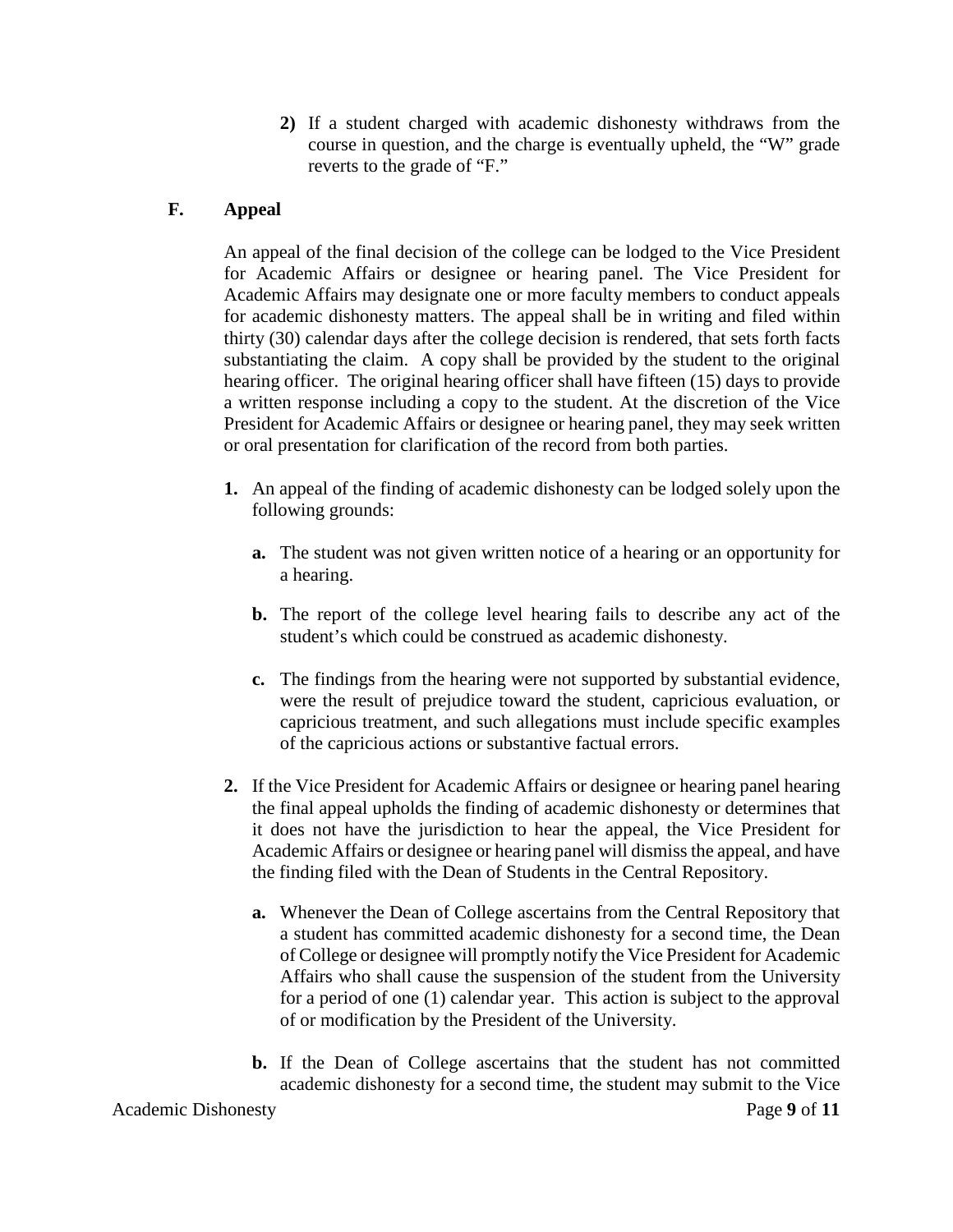President for Academic Affairs a request, with rationale, for sanctions different from those recommended by the hearing officer. The Vice President for Academic Affairs shall decide upon sanctions no harsher than those recommended by the hearing officer. Sanctions involving suspension or dismissal must be justified by a written rationale, based on specific findings of the hearing, the nature of the offense, and the student's record, and are subject to approval of or modification by the President of the University.

**3.** If the Vice President for Academic Affairs or designee or hearing panel reverses the finding of academic dishonesty, the Vice President for Academic Affairs or designee or hearing panel will dismiss the finding of academic dishonesty and expunge the record.

#### **G. Central Repository**

Any final sanction in decisions of academic dishonesty must be sent to the Central Repository held in the office of the Dean of Students.

#### **VI. AUTHORIZED SANCTIONS**

- **A.** Any of the following sanctions or combination thereof may be imposed for a first offense. The severity of the offense and other relevant circumstances should be considered.
	- **1.** Extra or alternative work.
	- **2.** Grade reduction of the academic endeavor.
	- **3.** A failing grade for the academic endeavor.
	- **4.** No credit for the academic endeavor.
	- **5.** Grade reduction for the course.
	- **6.** A failing grade for the course.
	- **7.** Suspension of the benefit of the program, clinical, or academic endeavor.
	- **8.** Termination from the program.
	- **9.** Suspension from University.
	- **10.** Dismissal from University**.**

#### Academic Dishonesty Page **10** of **11**